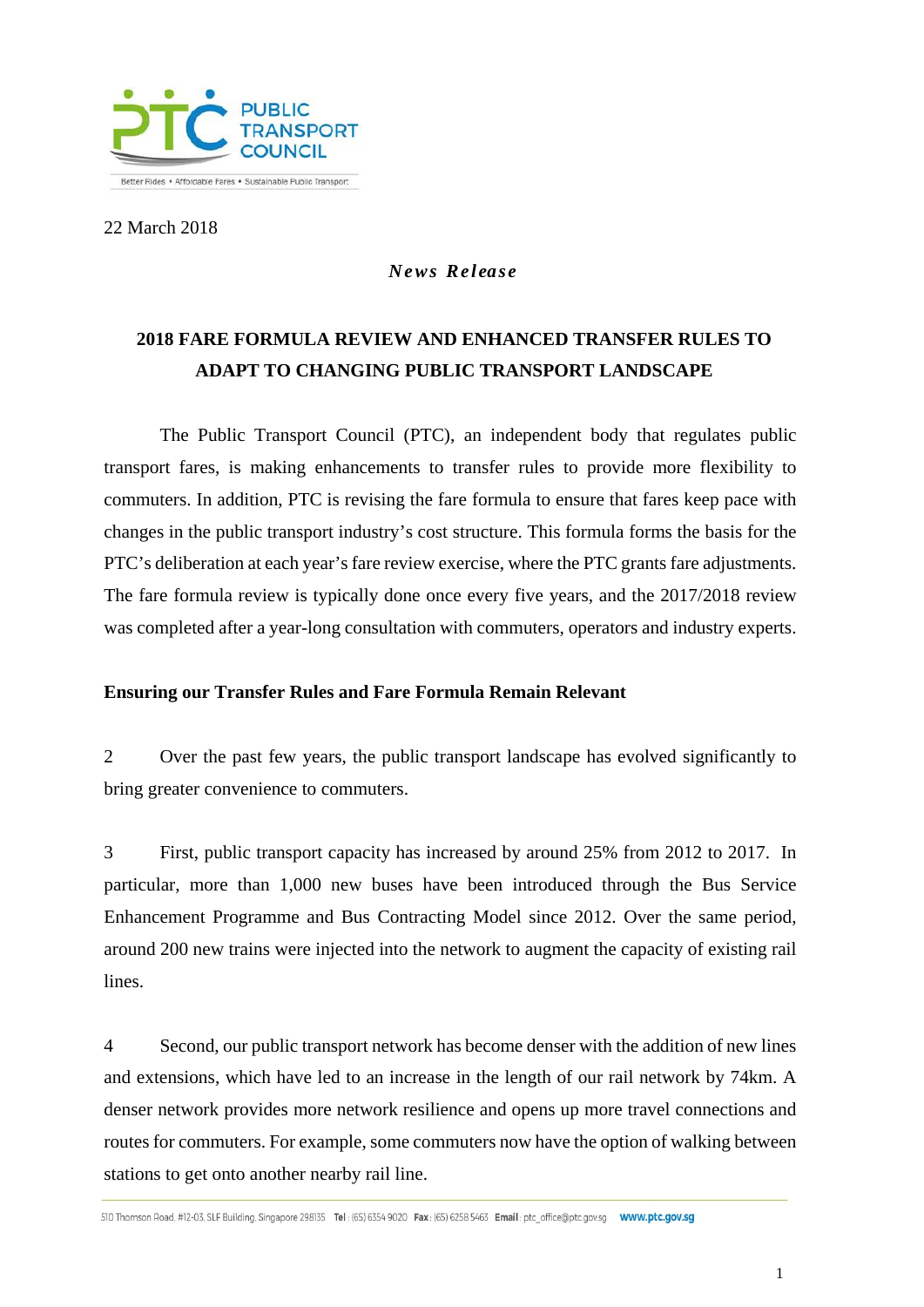

5 These capacity upgrades and network expansions are necessary and have been welcomed by commuters. However, they come at a cost. To keep pace with these changes, PTC has reviewed the transfer rules and fare formula to ensure they remain relevant for our public transport system and commuters.

#### **More Flexible Transfer Rules**

6 With more rail lines opening in the coming years, there will be more instances where commuters may save time by using a combination of rail rides to reach their destination. These could include making a walking transfer between nearby stations and continuing their journey with another rail ride on a different rail line.

7 Under the current transfer rules, commuters making such transfers will incur additional boarding charges. To facilitate more efficient and seamless public transport journeys, the PTC has decided to remove the additional boarding charges for commuters who make rail transfers between any two different MRT/LRT stations within [1](#page-1-0)5 minutes.<sup>1</sup> All other existing transfer rules will remain. [2](#page-1-1)

8 With these changes, at least 6,000 daily journeys can have shorter travel times and lower fares<sup>[3](#page-1-2)</sup>. We expect even more commuters to benefit eventually as they adjust their current travel routes to take advantage of the new transfer rules. The new transfer rules will take effect together with the fare adjustments for the 2018 Fare Review Exercise at the end of this year.

l

<span id="page-1-0"></span><sup>&</sup>lt;sup>1</sup> For an example of how fares are charged for rail transfers under the new transfer rules, refer to Annex C.

<span id="page-1-1"></span><sup>2</sup> Refer to Annex D for the transfer rules.

<span id="page-1-2"></span><sup>&</sup>lt;sup>3</sup> Exact travel time and fare would vary depending on travel patterns. For examples of how commuters may save time and/or fares under the new transfer rules, refer to Annex E.

<sup>510</sup> Thomson Road, #12-03, SLF Building, Singapore 298135 Tel: (65) 6354 9020 Fax: (65) 6258 5463 Email: ptc office@ptc.gov.sq WWW.ptc.gov.sq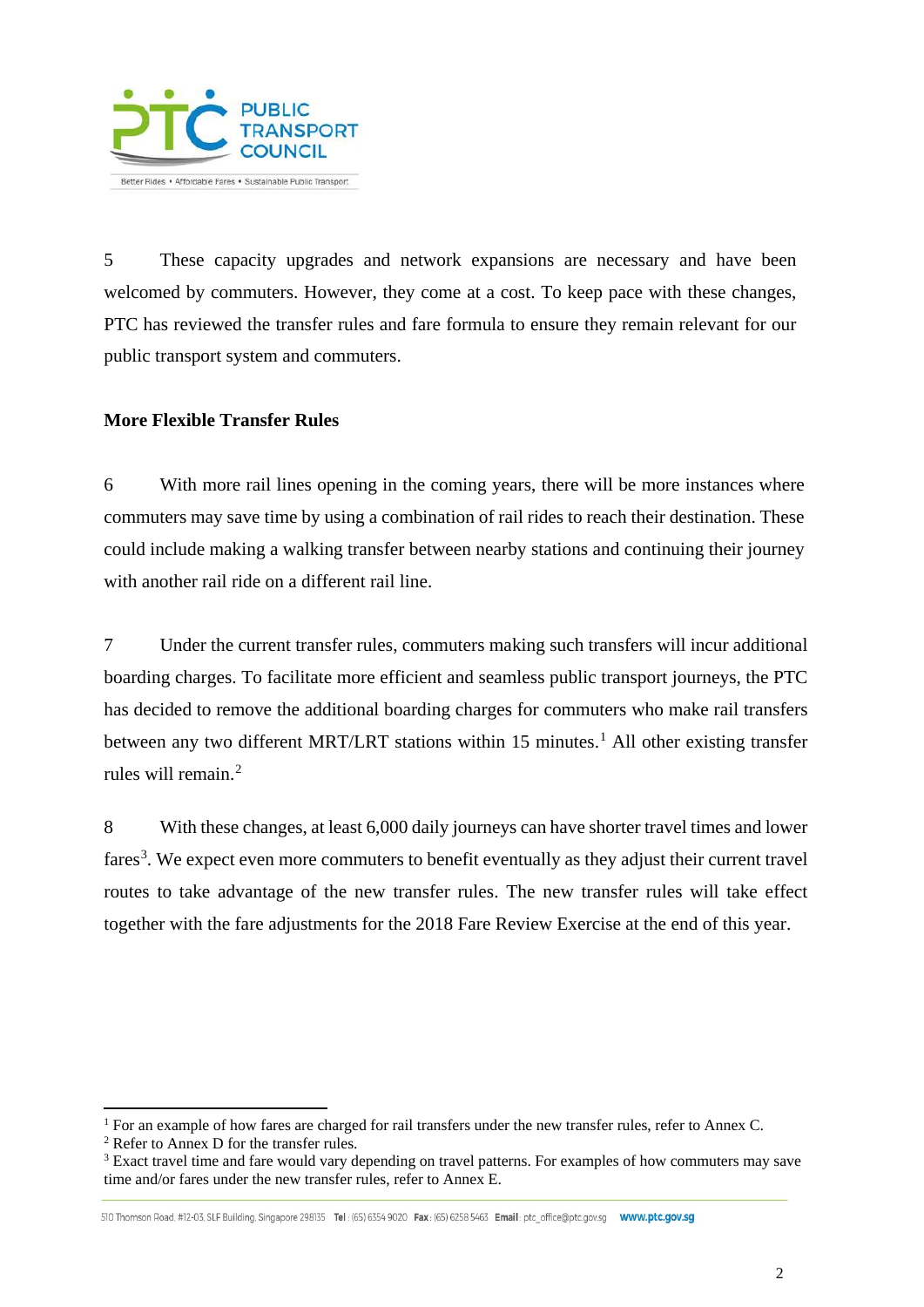

#### **A More Responsive Fare Formula**

9 To guide PTC's annual fare review exercises, the fare formula needs to be nimble and responsive to industry cost changes as our public transport landscape undergoes transformation. It is in this spirit that PTC will introduce a Network Capacity Factor (NCF) into the fare formula, to better reflect the cost movements due to changes in public transport network capacity (e.g. running more buses and trains over longer distances) and commuter usage (e.g. more passengers taking more trips on buses or trains). PTC will also update the weights for the price indices and the Productivity Extraction Factor (PEF) in the existing formula to reflect the latest industry cost structure.

#### 10 The revised fare formula, to be applied from 2018 to 2022, is as follows:

#### **Maximum Fare Adjustment[4](#page-2-0) = 0.5 cCPI + 0.4 WI + 0.1 EI – 0.1% + NCF**

#### *Network Capacity Factor (NCF)*

l

11 Between 2012 and 2016, annual operating costs increased by over \$900 million. Annual fare revenue increased by around \$230 million over the same period, mostly due to ridership growth. However, this only covered about 25% of the increase in annual operating costs. In fact, fares were reduced for the past three consecutive years, mainly due to subdued

510 Thomson Road, #12-03, SLF Building, Singapore 298135 Tel: (65) 6354 9020 Fax: (65) 6258 5463 Email: ptc office@ptc.gov.sq WWW.ptc.gov.sq

<span id="page-2-0"></span><sup>4</sup> Details on the various components of the formula are as follows:

cCPI = Year-on-year change in **core Consumer Price Index**; WI = Year-on-year change in **Wage Index** measured by the Average Monthly Earnings (National Average), adjusted for any change in the employer's CPF contribution rate; EI = Year-on-year change in **Energy Index** which is a composite index derived from diesel price and electricity tariff; and NCF = Year-on-year change in **Network Capacity Factor** which measures capacity provision relative to passenger demand for the entire public transport system; 0.1% = **Productivity Extraction Factor** component that is based on half of the productivity gain achieved by the PTOs.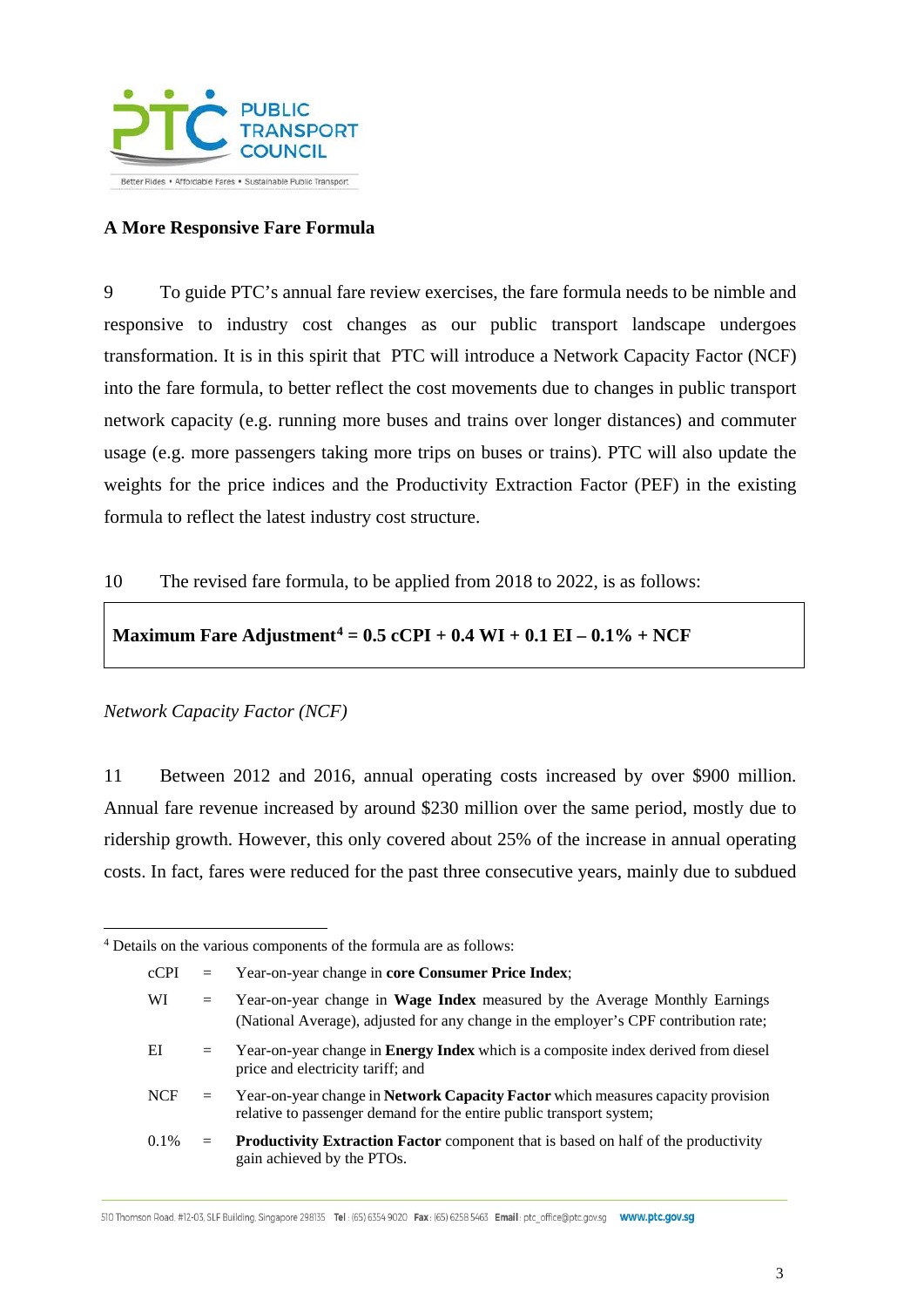

energy prices. To cover the operating expenditure shortfall, the Government has stepped in to provide substantial subsidies. However, a widening gap between cost and fares is not sustainable for any public transport network. To address this issue, PTC will therefore introduce a NCF<sup>[5](#page-3-0)</sup> in the fare formula to better reflect cost movements due to public transport capacity changes and commuter usage.

#### *Fare Review Exercise 2018*

12 The revised fare formula will apply from the 2018 Fare Review Exercise onwards. As with past years, the 2018 fare adjustment quantum will be finalised and announced at the third quarter of this year.

13 PTC Chairman, Richard Magnus, said, "Our public transport landscape is evolving at a tremendous pace to improve commuter service standards. To remain relevant, our fares, including the transfer rules, have to be adjusted to the market dynamics as well as commuter needs. This is critical in ensuring the long term financial sustainability, ease and seamlessness of our public transport network."

l

<span id="page-3-0"></span><sup>5</sup> For more details on how the NCF is calculated, refer to Annex A.

<sup>510</sup> Thomson Road, #12-03, SLF Building, Singapore 298135 Tel: (65) 6354 9020 Fax: (65) 6258 5463 Email: ptc office@ptc.gov.sq WWW.ptc.gov.sq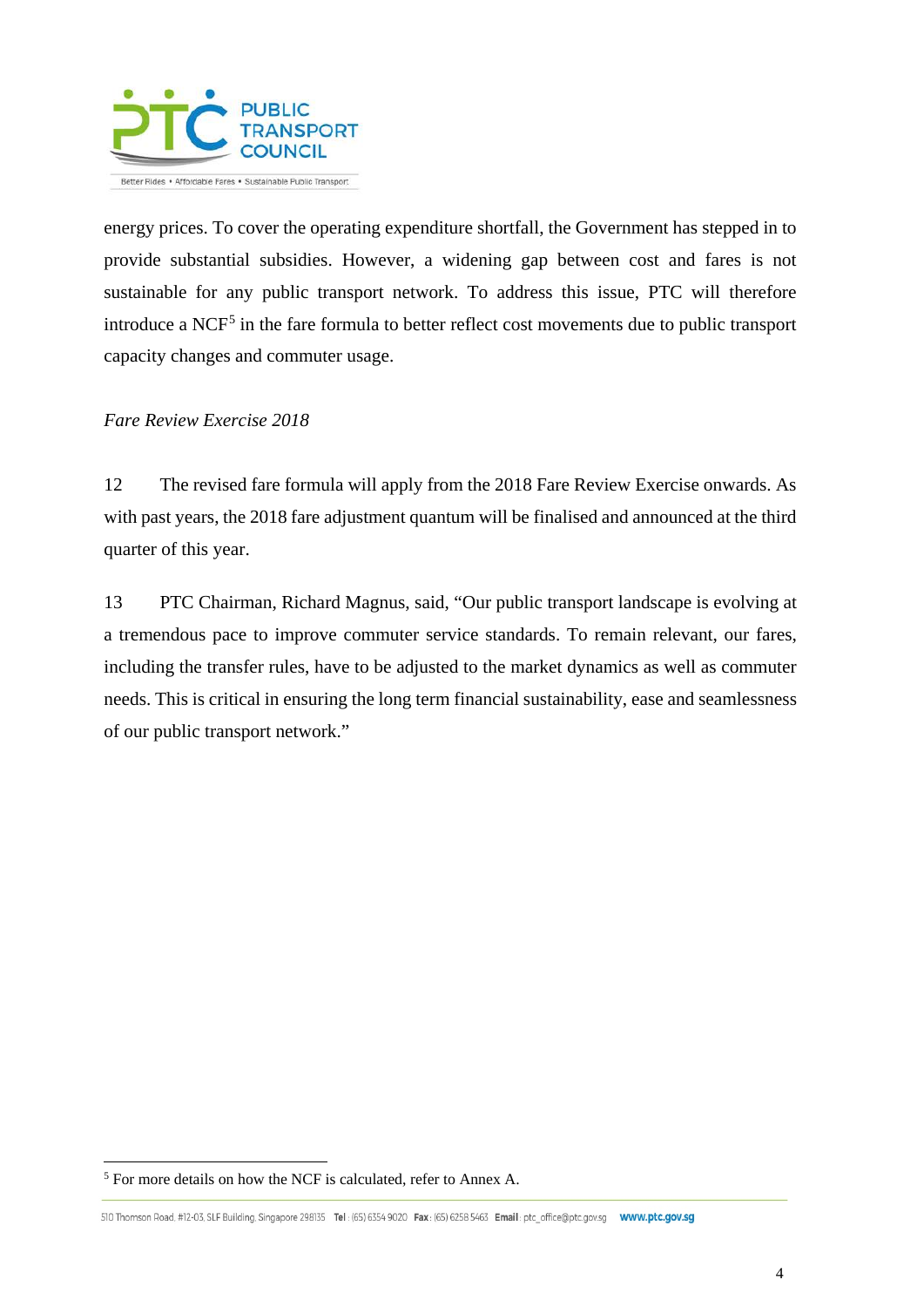

**Annex A: Comparison of 2013 and 2018 Fare Formula and Calculation of the Network Capacity Factor (NCF) Annex B: Revised Cost Structure Annex C: Examples of Fare-Charging under Enhanced Transfer Rules Annex D: Distance Fares Transfer Rules**

For enquiries, please contact:

Benita Choo Assistant Manager, Corporate Communications Public Transport Council Email: [benita\\_choo@ptc.gov.sg](mailto:benita_choo@ptc.gov.sg)

5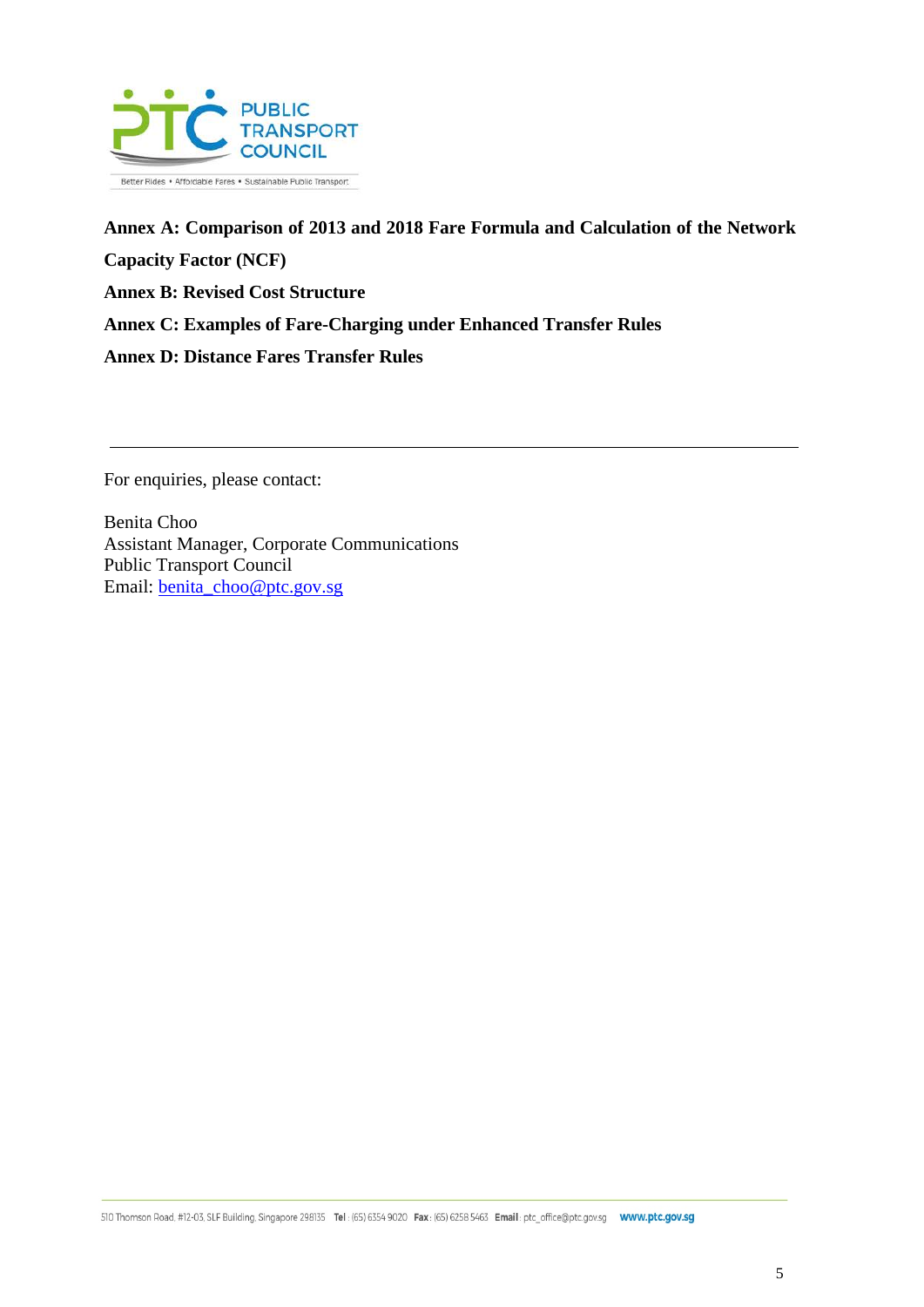

**Annex A**

#### **COMPARISON OF 2013 AND 2018 FARE FORMULA**

The price indices (i.e. core Consumer Price Index, Wage Index and Energy Index) in the previous formula will be retained as they remain relevant. PTC will update their weights to reflect the latest public transport industry cost structure. The PEF, which allows commuters to share equally in the public transport industry's productivity gains (but not productivity losses), will also continue to be applied in the revised formula.

| <b>Component</b>                                                  | <b>2013 Fare</b><br>Formula                                                         | <b>2018 Fare</b><br><b>Formula</b>                                              | <b>Key Changes</b>                                                                                                                                                                                                                                                                                                            |
|-------------------------------------------------------------------|-------------------------------------------------------------------------------------|---------------------------------------------------------------------------------|-------------------------------------------------------------------------------------------------------------------------------------------------------------------------------------------------------------------------------------------------------------------------------------------------------------------------------|
| <b>Core Consumer</b><br><b>Price Index</b><br>(cCPI) <sup>6</sup> | $0.4$ cCPI                                                                          | $0.5$ cCPI                                                                      | Increase in weightage of 0.1 cCPI<br>$\bullet$                                                                                                                                                                                                                                                                                |
| <b>Wage Index</b><br>(WI) <sup>7</sup>                            | $0.4$ WI                                                                            | $0.4$ WI                                                                        | No change<br>$\bullet$                                                                                                                                                                                                                                                                                                        |
| <b>Energy Index</b><br>$(EI)^8$                                   | $0.2$ EI                                                                            | $0.1$ EI                                                                        | Decrease in weightage of 0.1 EI<br>$\bullet$                                                                                                                                                                                                                                                                                  |
| <b>Productivity</b><br>Extraction $(PE)^9$                        | Half of<br>operators'<br>productivit<br>y gains<br>(estimated<br>to be<br>$0.5\%$ ) | Half of<br>operators'<br>productivity<br>gains<br>(estimated<br>to be $0.1\%$ ) | No change in formula. Despite the<br>$\bullet$<br>rapid workforce expansion to support<br>the capacity enhancements between<br>2012 and 2016, the industry managed<br>to achieve average productivity gains<br>of $0.2\%$ . Half of this, or $0.1\%$ , will be<br>shared with commuters through the<br>PEF from 2018 to 2022. |
| <b>Network</b><br>Capacity<br>Factor <sup>10</sup>                | <b>NIL</b>                                                                          | New component. See more details below.<br>$\bullet$                             |                                                                                                                                                                                                                                                                                                                               |

<span id="page-5-0"></span> $\overline{a}$ <sup>6</sup> Change in core Consumer Price Index over preceding year

<span id="page-5-1"></span><sup>7</sup> Change in average monthly earnings (annual national average) over the preceding year, adjusted to account for any change in the employer's CPF contribution rate

<span id="page-5-2"></span><sup>8</sup> Change in energy index (composite index of price changes in electricity and diesel) over the preceding year

<span id="page-5-3"></span><sup>&</sup>lt;sup>9</sup> Share of public transport operators (PTO)'s productivity gains

<span id="page-5-4"></span><sup>&</sup>lt;sup>10</sup> Measures the change in place kilometres (total distance covered by the operated bus and train trips multiplied by the corresponding bus and train capacities) per passenger kilometre (total distance travelled by each commuter within the public transport network) over the preceding year

<sup>510</sup> Thomson Road, #12-03, SLF Building, Singapore 298135 Tel: (65) 6354 9020 Fax: (65) 6258 5463 Email: ptc office@ptc.gov.sq WWW.ptc.gov.sq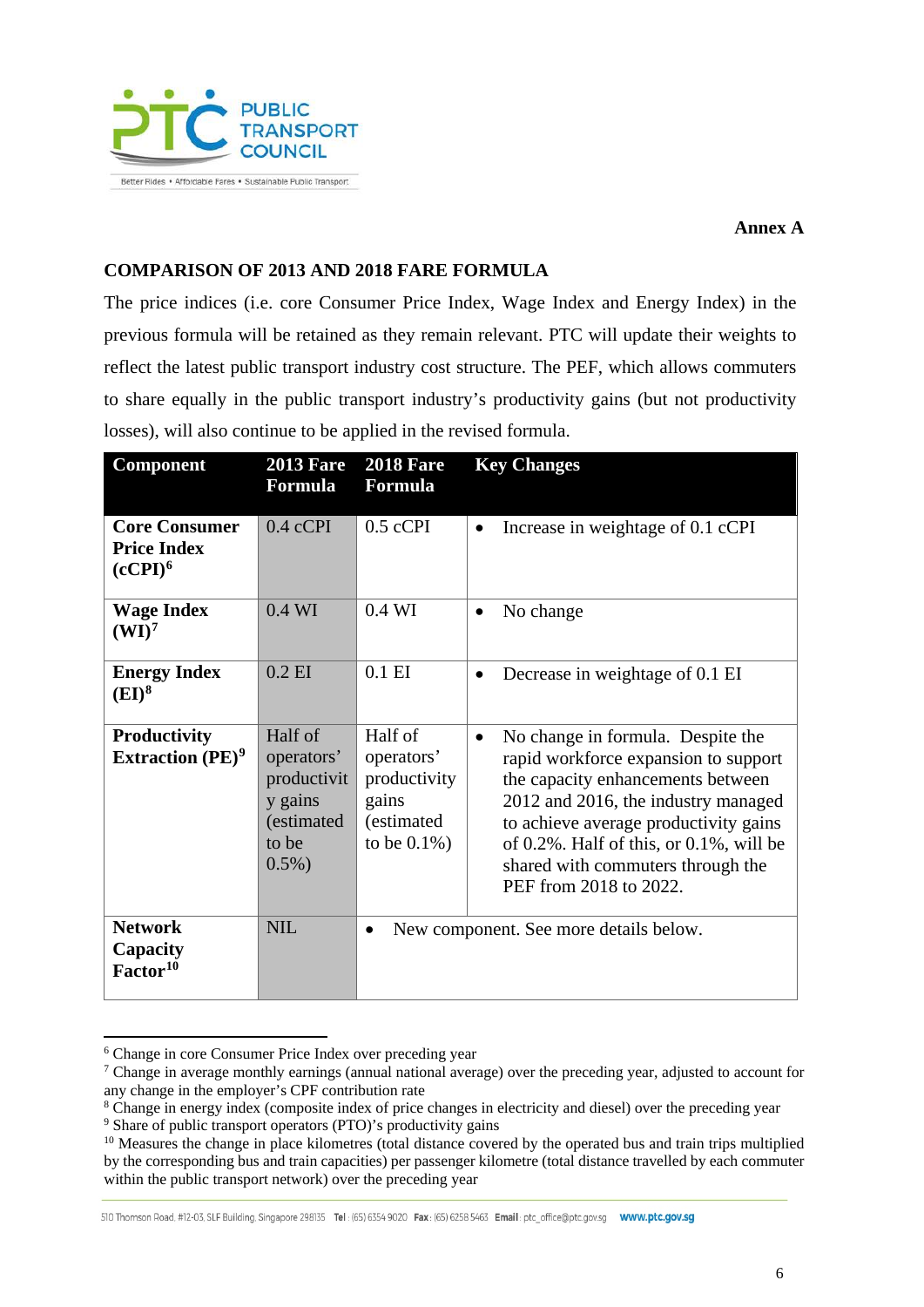

# **NETWORK CAPACITY FACTOR (NCF)**

The Network Capacity Factor (NCF) is intended to track the cost movements due to public transport capacity changes and commuter demand going forward. It measures the change in place kilometres (total distance covered by the operated bus and train trips) per passenger kilometre (total distance travelled by each commuter within the public transport network) over the preceding year, with equal weightage to both bus and rail modes, as follows:

 $NCF = 0.5 \times \Delta \frac{Operated \; train \; place \; km}{Passenger \; km \; for \; train} + 0.5 \times \Delta \frac{Operated \; bus \; place \; km}{Passenger \; km \; for \; bus}$ 

As the NCF is intended to track the structural changes to operating costs, the changes in capacity and usage attributed to new rail lines will only be computed into the NCF 18 months after they open for revenue service. This is to allow time for ridership to stabilise and to reduce volatility in the NCF.

PTC has the flexibility to spread the NCF across a period of time to smoothen its impact.

With the NCF, the widening gap between fares and costs due to capacity enhancements can be better contained going forward. Nevertheless, the Government will continue to provide significant subsidies for public transport services, estimated to be around \$9 billion over the next five years.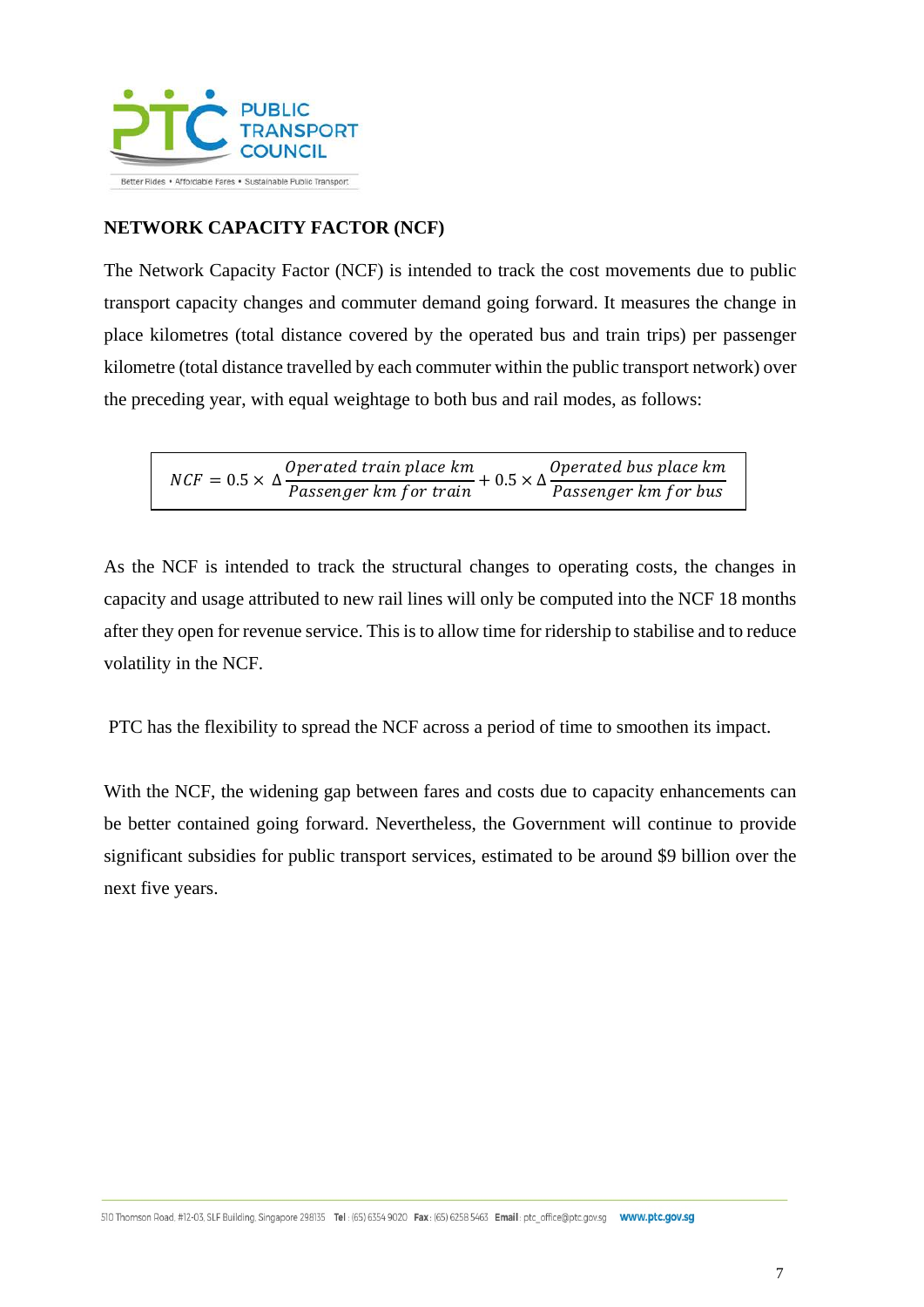

**Annex B**

# **REVISED COST STRUCTURE**

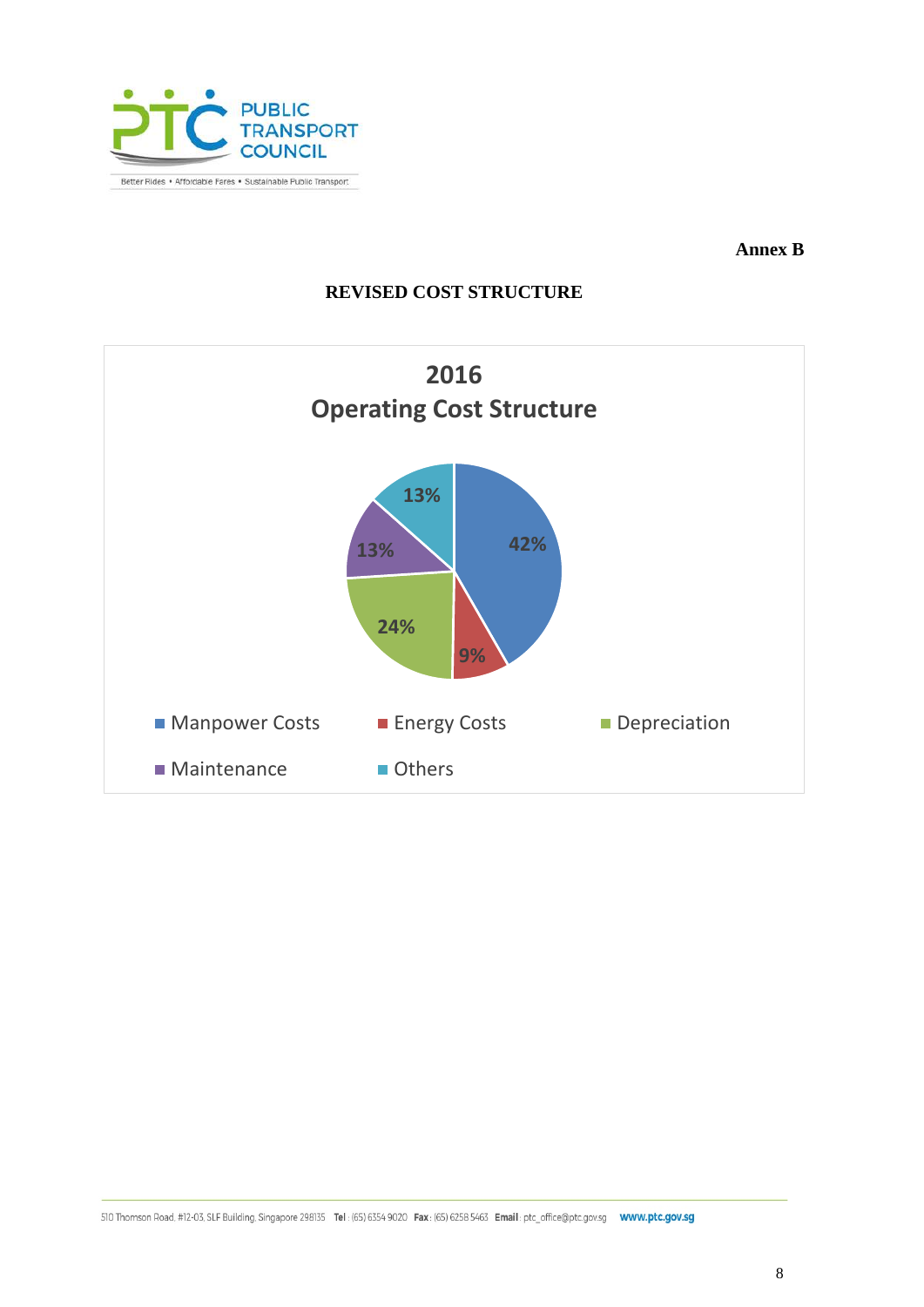

**Annex C**

### **EXAMPLE OF FARE CHARGING UNDER ENHANCED TRANSFER RULES**

*Rail-Rail transfer: Little India to Bendemeer*



**Total distance: 1.8km Total fare: \$0.77**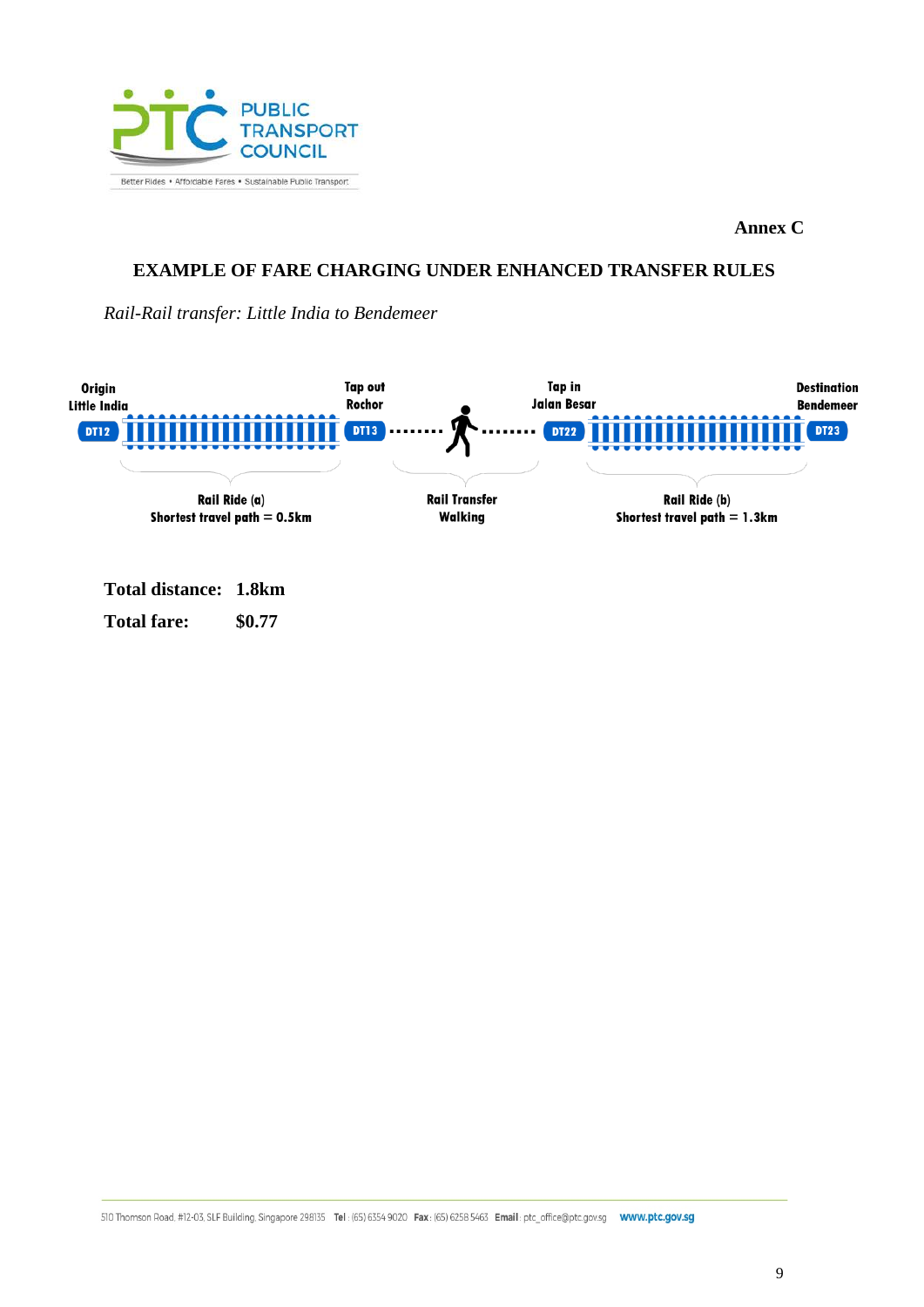

# **EXAMPLES OF TIME AND/OR FARE SAVINGS WITH ENHANCED TRANSFER RULES**

| Rail-Rail                                       | <b>Current</b>                         |                                                   |                                                  |
|-------------------------------------------------|----------------------------------------|---------------------------------------------------|--------------------------------------------------|
| journey: Little<br>India to<br><b>Bendemeer</b> | <b>Commuter makes</b><br>one rail trip | <b>Commuter makes two</b><br>rail trips           | <b>With Enhanced</b><br><b>Transfer Rules</b>    |
| Route                                           | Little India DT12                      | Little India DT12                                 | Little India DT12                                |
|                                                 |                                        | Rochor DT13<br>Jalan Besar DT22                   | <b>Rochor DT13</b><br><b>Jalan Besar</b><br>DT22 |
|                                                 | <b>Bendemeer</b> DT23<br>$\bullet$     | <b>Bendemeer</b> DT23                             | <b>Bendemeer DT23</b>                            |
| <b>Distance</b><br>charged                      | 7.0km (Rail)                           | $0.5km$ (Rail)<br>1.3km (Rail)<br>$Total = 1.8km$ | 1.8km                                            |
| <b>Estimated</b><br>journey time                | 20 mins                                | 15 mins                                           | 15 mins                                          |
| Fare                                            | \$1.16                                 | \$1.54                                            | \$0.77                                           |

If a commuter currently makes one rail trip from Little India to Bendemeer, he will be able to see both time and cost savings of  $5$  minutes<sup> $11$ </sup> and  $39$  cents respectively under the revised transfer rules.

If a commuter currently makes two rail trips from Little India to Bendemeer, he will be able to save **77 cents** under the revised transfer rules.

 $\overline{a}$ 

<span id="page-9-0"></span><sup>&</sup>lt;sup>11</sup> The exact time savings would vary with each commuter, depending on the time taken to make the rail-to-rail transfer.

<sup>510</sup> Thomson Road, #12-03, SLF Building, Singapore 298135 Tel: (65) 6354 9020 Fax: (65) 6258 5463 Email: ptc office@ptc.gov.sq WWW.ptc.gov.sq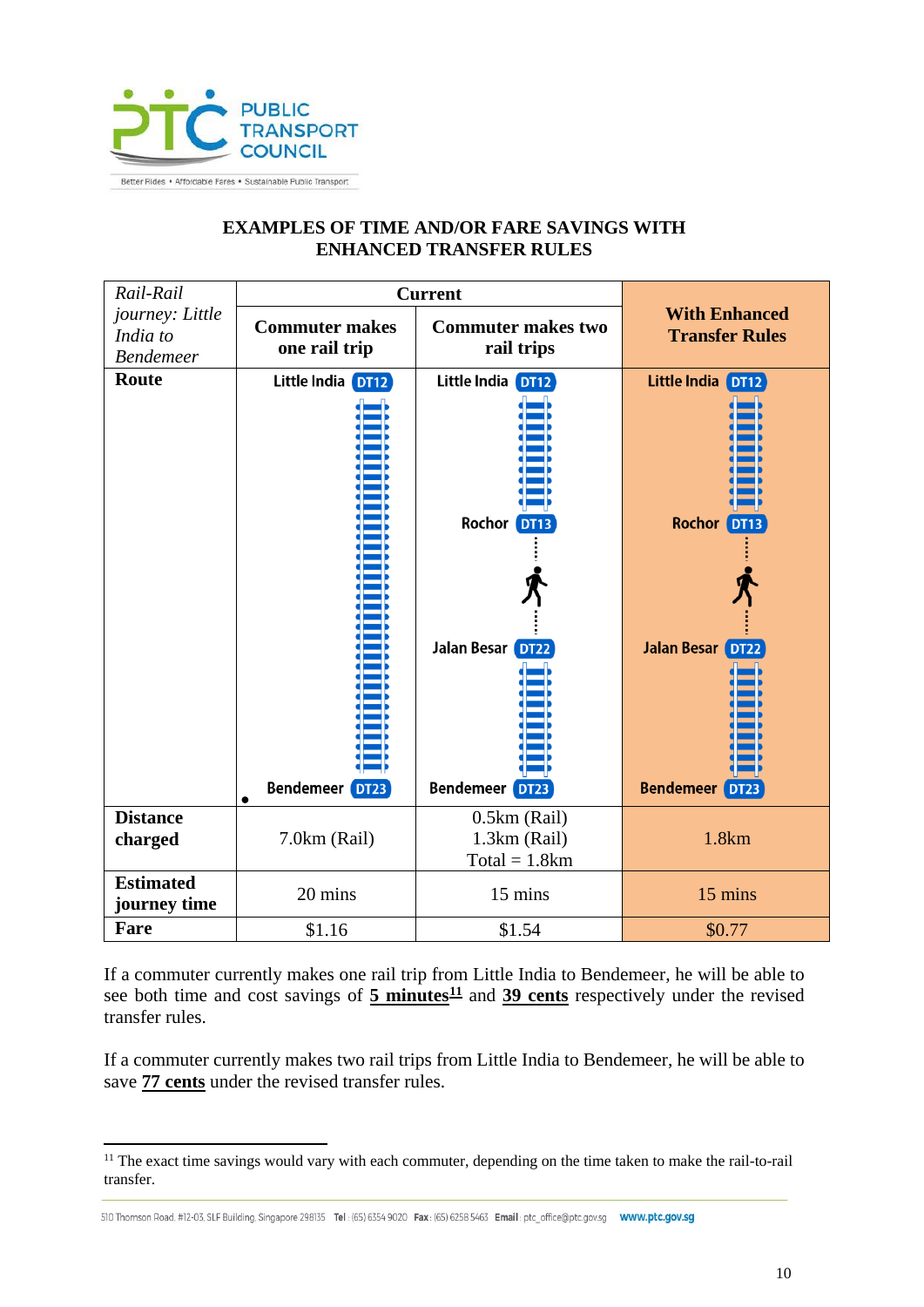

### **Rail-Bus-Rail journey: Marsiling to Bakau**

|                            | <b>Current</b>                                                                                                                        |                                                                                                            |                                                                                                                          |
|----------------------------|---------------------------------------------------------------------------------------------------------------------------------------|------------------------------------------------------------------------------------------------------------|--------------------------------------------------------------------------------------------------------------------------|
|                            | <b>Commuter makes one</b><br>rail trip                                                                                                | <b>Commuter makes two</b><br>rail trips, interspaced<br>with a bus trip                                    | <b>With Enhanced</b><br><b>Transfer Rules</b>                                                                            |
| Route                      | Marsiling<br><b>NS8</b><br><b>NS17</b><br><b>Bishan</b><br>CC15<br>CC13<br>Serangoon<br><b>NE12</b><br><b>NE16</b><br>Sengkang<br>STC | Marsiling<br>NS8<br><b>Woodlands</b><br><b>NS9</b><br>161<br>Sengkang<br><b>STC</b><br><b>Bakau</b><br>SE3 | <b>Marsiling</b><br><b>NS8</b><br><b>Woodlands</b><br>NS9<br>161<br><b>Sengkang</b><br><b>STC</b><br>SE3<br><b>Bakau</b> |
|                            | <b>Bakau</b><br>SE3                                                                                                                   |                                                                                                            |                                                                                                                          |
| <b>Distance</b><br>charged | 29.1km (Rail)                                                                                                                         | 1.5km (Rail)<br>18.2km (Bus)<br>2.0km (Rail)<br>$Total = 21.7km$                                           | 21.7km                                                                                                                   |
| Fare                       | \$1.90                                                                                                                                | \$2.49                                                                                                     | \$1.78                                                                                                                   |

If a commuter currently makes one rail trip from Marsiling to Bakau, he will be able to see cost savings of **12 cents** under the revised transfer rules.

If a commuter currently makes a rail-bus-rail journey from Marsiling to Bakau, he will be able to save **71 cents** under the revised transfer rules.

# **Annex D**

510 Thomson Road, #12-03, SLF Building, Singapore 298135 Tel: (65) 6354 9020 Fax: (65) 6258 5463 Email: ptc\_office@ptc.gov.sg www.ptc.gov.sg